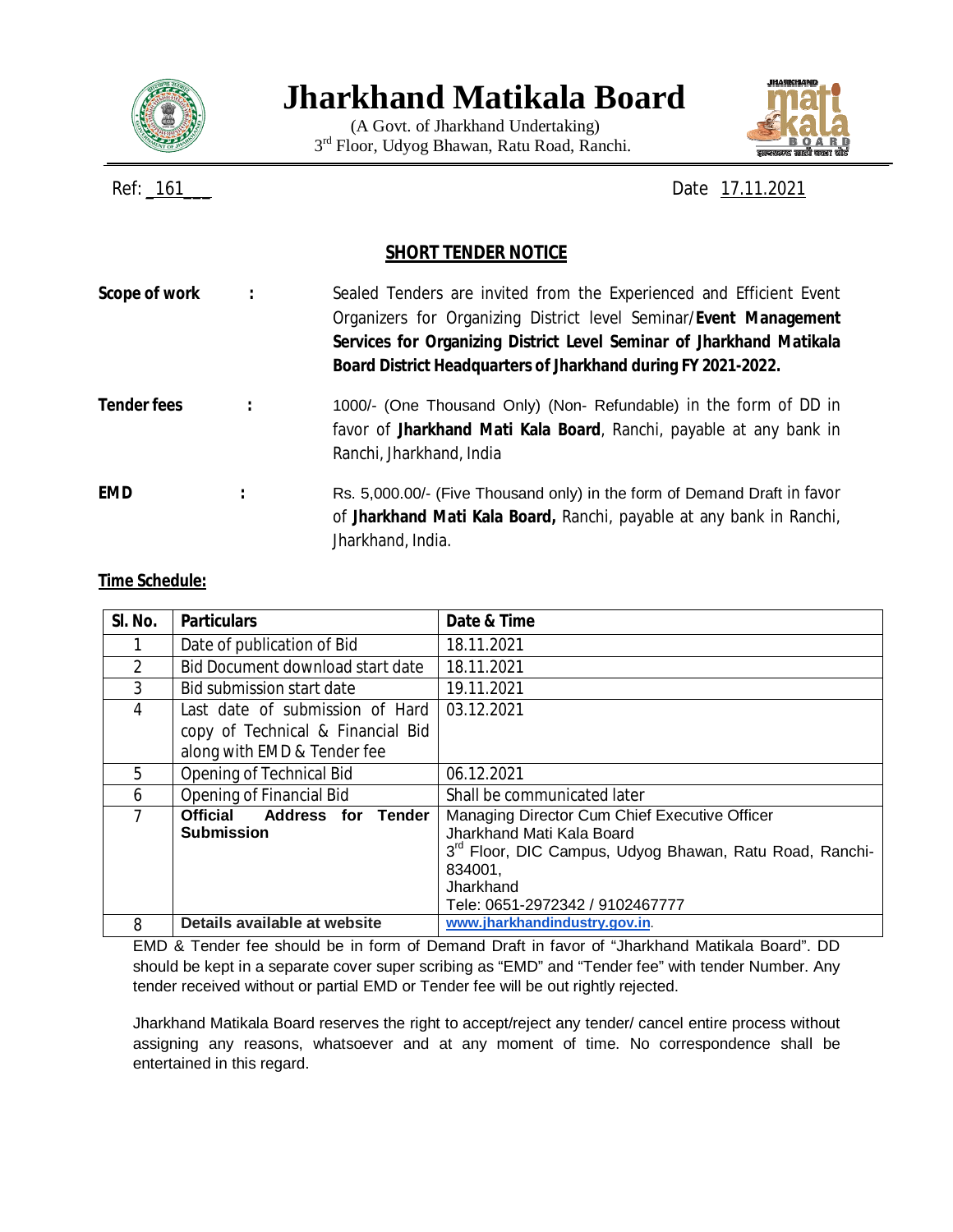#### **GENERAL TERMS & CONDITIONS:**

**About the Event –** The Jharkhand Matikala Board, Government of Jharkhand has set an ambitious goal to provide long term, sustainable income generating micro-industrial activity for Pottery Artisans of Jharkhand for the alleviation of existing poverty of such Artisans.

So as to fulfill this goal it has been decided to organize Seminars at Every Districts of Jharkhand in which Kumhars of the Districts will be invited to make them acquainted with Modern Technology like electric Chalk, Pug mill, Jigar jolly and their operation from the delegates.

#### **Participants – 1100 (Approx.) in each Workshop**

- **1. 100 Nos VIP, Guest and Office Staff**
- **2. 1000 Nos. (Approx.) Kumhars/Potters Artisans**
- **3. Seminar- Power Point Presentation by Delegates**
- **4. Timing – 10:00 AM to 5:00 PM**
- **5. Total No. of Workshop to be organized- 2**
- **6. Place and Date of Workshop**

| SI. No | <b>Place</b>                    | <b>Tentative Date</b>  |
|--------|---------------------------------|------------------------|
|        | Any district of Santhal Pargana | Will be notified later |
|        | Any district of Chotanagpur     | Will be notified later |

**Initially the Work Order will be issued for Event Management of One Workshop. If the performance is found satisfactory and up to the mark then only Work Order for second work shop will be issued.**

**If the performance of the L1 agency is not found up to the mark, t**he Managing Director –cum- Chief Executive Officer, Jharkhand Matikala Board, subject to the approval may ask the **L2 agency to work at L1 rates.**

- 1. **Scope of Work:**
	- 1. **Stage Design and Venue Management** Iron Frame Flex Backdrop on Stage, Flower Decoration, Bouquets, Lighting of Lamp, Light and Sound on Stage, Power Point Screens, Laptop, Projector, In venue iron-framed Standee (10 nos. of size 6x3 ft.) and banner(iron framed, 20 nos. of size 10x6 ft.), 2 nos. Gate at entrance, Reception Counter, arrangement of Broacher, Invitation Card – 100 pcs, Mementos for guest (VIP)- 10 pcs, Felicitation Shawl(Khadi) for Guest – 10 pcs , ID Card/Badges – for Staff and VIPs- 100 pcs. etc. and banner/hoardings for advertisement at the district (4000 sq. ft.).
	- 2. **Exhibition Area**(outside seminar hall) **-** Iron Frame Stall (30ft. x 10ft.), Table set 6 Pcs , Plastic Chair- 6 Pcs, Shelves – 6 pcs, Carpeting – 300 Sqr. Ft.
	- 3. **Ticketing, Local Transport and Hospitality of Guest** The event organizer will do the air/Train/Bus ticketing, arrange Station/airport pick-up and drop and local transport in Scorpio/Innova Vehicles for the guest and also arrange hotel rooms and food in the city. (as per requirements). The rates must be quoted on per km basis.
	- 4. **Organizing transport and logistics in bus** Arrangement of one big bus from each block of the Districts for bringing Kumhars to the Seminar Venue.(as per requirements). The rates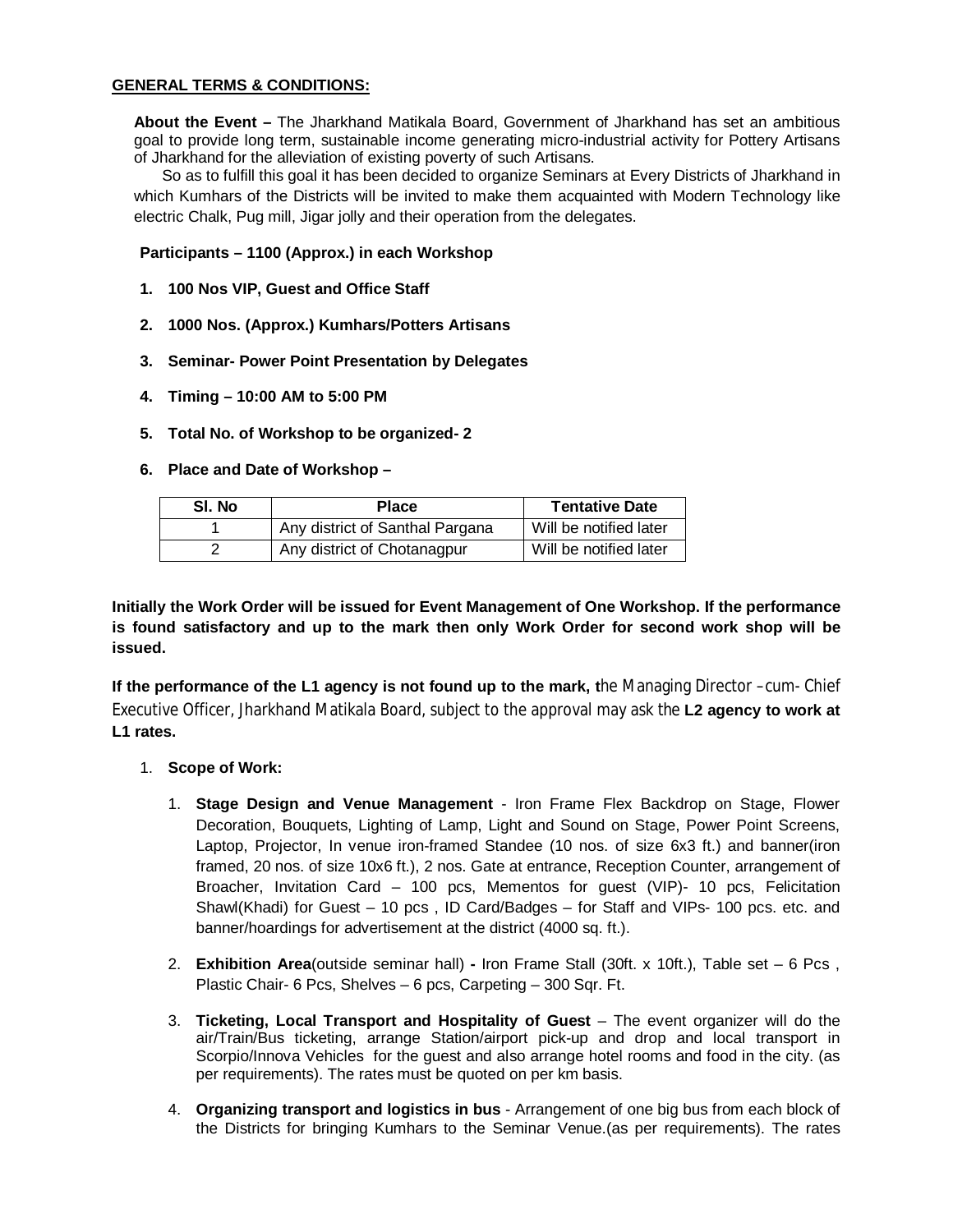must be quoted on per km basis. Payment will be done on the basis of number of buses and kms. travelled.

- 5. **Media Management** To invite all News Paper Journalists from both print and Electronic Media along with arrangements for refreshment for these Journalists and arrangement of press release.
- **6. Refreshment , Breakfast and Lunch**
	- a) **VIP Refreshment on stage** 100 Packets (Roasted almond- 30 gm, Cashew Nut- 30 gm, dry Sweets- 50 Gram, Tea and Coffee- 100 Ml, along with 500 ml ISI marked water bottle will be supplied by the event organizer and to be served by 2 nos. of professional service boy with proper cutlery and uniform. (Timely clearance to be ensured)( Payment on actual no of Plats basis)
	- b) **VIP Lunch** 100 Plates Arrangement of VIP Lunch at Seminar Place (Pulao, Rice, Paneer Masala, Dal Fry, Mix Veg, Salad, Chatni, Papad, Sweets, Achar, and Mineral Water Bottle (500 ml) etc.) (Payment on actual no. of plate basis)
	- c) **Breakfast for audience and participants** 1000 Plats Puri, Sabji , jalebi and Tea or Coffee – 100 ml will be supplied by the Event Organizer and to be served by 5 Nos of professional service boy with proper cutlery and uniform, Timely clearance to be ensured (Payment on actual no. of plate basis)
	- d) **Participants Lunch- 1000 Plates** (Plain Rice, Dal fry, Mix-veg, Salad , Chatni, Papad), drinking water jar and disposable glass. (Payment on actual no. of plate basis)
- 7. **Providing of professional Anchor** 1 Nos. (Male or Female)- The Anchors should be well versed with subject, presentable and eloquent.
- 8. **Still Photography** The Event Organizer will arrange 50 nos. still photograph of the Event.
- 9. **Selection of Venue (Hall)** Selection of venue (Hall) will be done by Jharkhand Matikala Board and the rent of the venue/hall will be made by the Board.

#### 2. **Eligibility Criteria:**

- i. The Event management Organizer should be a Registered Company/Organization of Jharkhand only. (Proof of same to be attached).
- ii. The Organizer must have carried out at least three event management work successfully in any Central Govt. /State Govt. dept./NGOs./Private and Public Sector in last 2 years out of which one event should be worth Rs. 20 Lakhs or More.( Copy of Work Order to be attached).
- iii. The bidder should have an average annual turnover of Rs. 50.00 Lakhs during last three financial years (i.e. from FY 2018-19). CA certified certificate showing annual turnover must be submitted.

**Note:** While calculating the turnover, clubbing of turnover of parental or sister concerns are not allowed.

- iv. Copy of P&L accounts, balance Sheets duly certified by the Chartered Accountant along with ITRs of last three (3) financial years i.e. from FY 2018-2019 should be submitted.
- v. GST (attach self –certified copy of the same)
- vi. PAN (attach self-certified copy of the same)
- vii.The firm should not be blacklisted or barred by any dept. of govt., PSU, Institutes or Autonomous Bodies etc. (**to be Notarized**).

#### 3. **Tender fee & EMD**

a. The Tender must be accompanied by a Tender fee of  $\Box$ 1,000/- (One Thousand only) and a deposit of Rs.5,000/- (Rupees Five Thousand only) in the form of DD or the Bank Guarantee for the same value against the value of the Item ordered as Earnest Money Deposit (EMD)in favor of Jharkhand Mati Kala Board, Ranchi, payable at any Bank in Ranchi, Jharkhand, India.

**Note: EMD and Tender fee exemption applicable as Jharkhand State Procurement Policy 2019 & Public Procurement Policy for Micro & Small Enterprises Order 2012 / who have received acknowledgement for entrepreneur memorandum from commissionarate of industries and commerce / Udyam Registration Memorandum obtain from MSME and duly verified by concerned DIC.**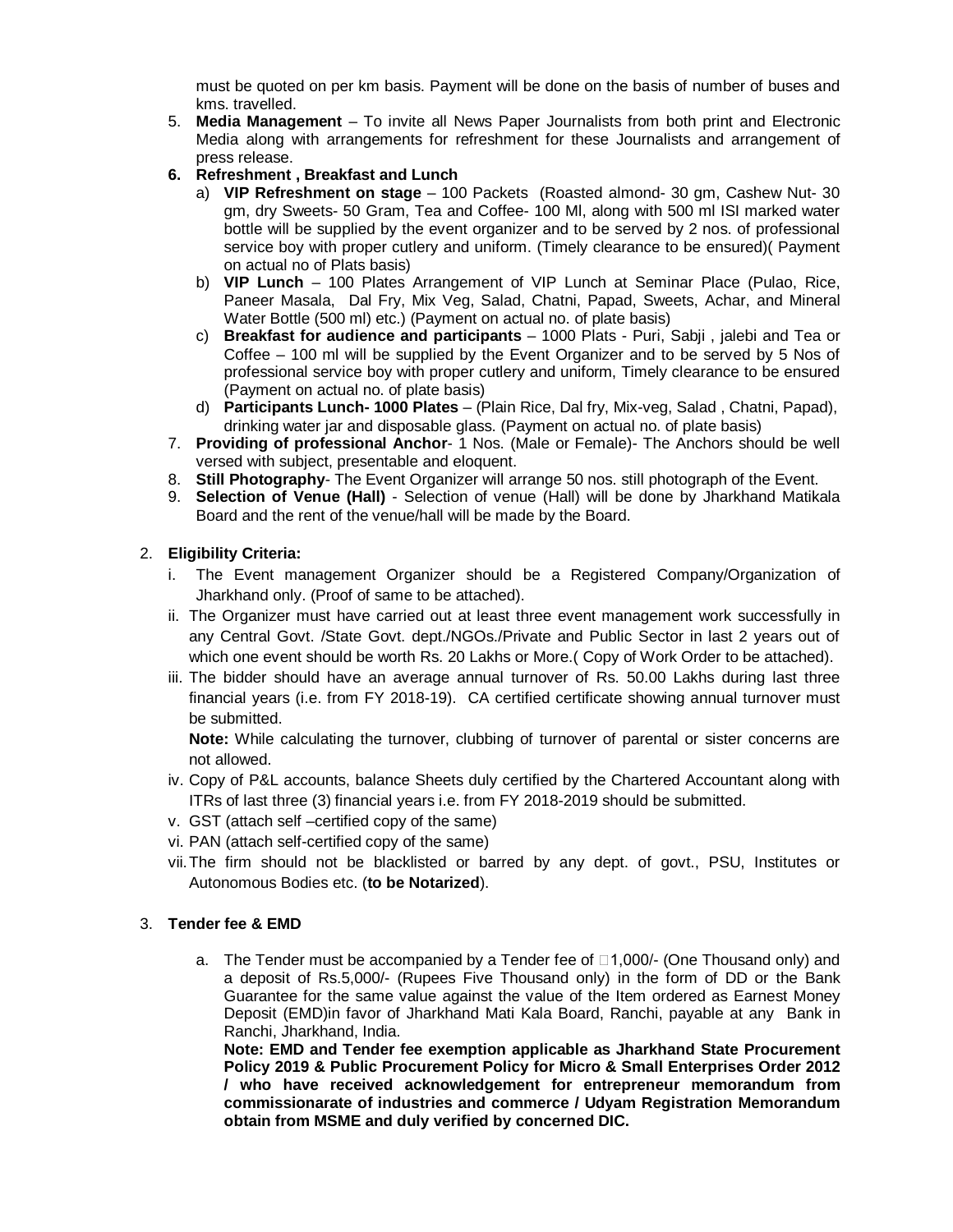- b. The Earnest Money Deposit (EMD) should be submitted along with the Technical bid. Any Tender submitted without EMD/Tender fee in the technical bid, will be summarily rejected.
- c. The EMD of the unsuccessful Tenders will be refunded within a reasonable time, consistent with the rules and regulations.
- d. In case the Tender is withdrawn by the successful bidder after it is opened, the EMD will be forfeited.
- 4. Relaxation on tender fee/EMD/turnover etc. of the tender as per the Central Givt./Jharkhand Govt. may be applicable to bidders on production of valid certification issued as per Central/State government norms.
- 5. **Sealing and Submission of Bid: Part -A Technical Bid:** Should contain
	- i. Bid Forwarding letter in prescribed format as per **Annexure-I**.
	- ii. Technical Bid in prescribed format as per **Annexure-II** with all relevant/Supporting duly signed documents as mentioned in bid document.
	- iii. **EMD** & **Tender Fee**

Seal envelope with superscription **"Technical Bid for Event Management Services for Organizing District Level Seminar of Jharkhand Matikala Board District Headquarters of Jharkhand during FY 2021-2022: Part A".**

**Part -B Financial Bid:** Should contain only Financial Bid. This is to be filled in prescribed format as per **Annexure-III** in seal envelope with superscription **"Financial Bid of Event Management Services for Organizing District Level Seminar of Jharkhand Matikala Board District Headquarters of Jharkhand during FY 2021-2022: Part B". Bidders should ensure to quote for all items in the bid, partially quoted bids will be rejected.**

Above Part-A and Part-B in separate envelopes should be put in one seal envelope. The envelope should be superscripted as **"Tender for Event Management Services for Organizing District Level Seminar of Jharkhand Matikala Board District Headquarters of Jharkhand during FY 2021-2022"** with Tender Number and Tender Date.

- 6. **After Evaluation of Technical Bid, the financial bids will be opened only for the technically qualified bidders. They will have to bring original copy of their documents along with their authorized representatives.**
- 7. Selection of Successful Bidder: The bidder who quotes the lowest rate in the financial Bid at **annexure- III** will be declared as the successful Bidder.
- 8. Work order will be issued to successful bidder.
- 9. The Managing Director –cum- Chief Executive Officer, Jharkhand Matikala Board, subject to the approval of the Tender Committee reserves the rights of rejecting all or any of the Tender without assigning any reason for the same.

**Termination of contract:** In case of breach of work order by the successful bidder, the performance security shall be forfeited and the bidder shall be blacklisted in addition to the termination of the contract.

- 10. **Dispute Resolution:** In the event of any dispute or differences arising under this agreement, the decision of the Managing Director of Jharkhand Mati Kala Board will be final.
- 11. **Applicable Law:** The court of Jurisdiction shall be Ranchi for all such purposes.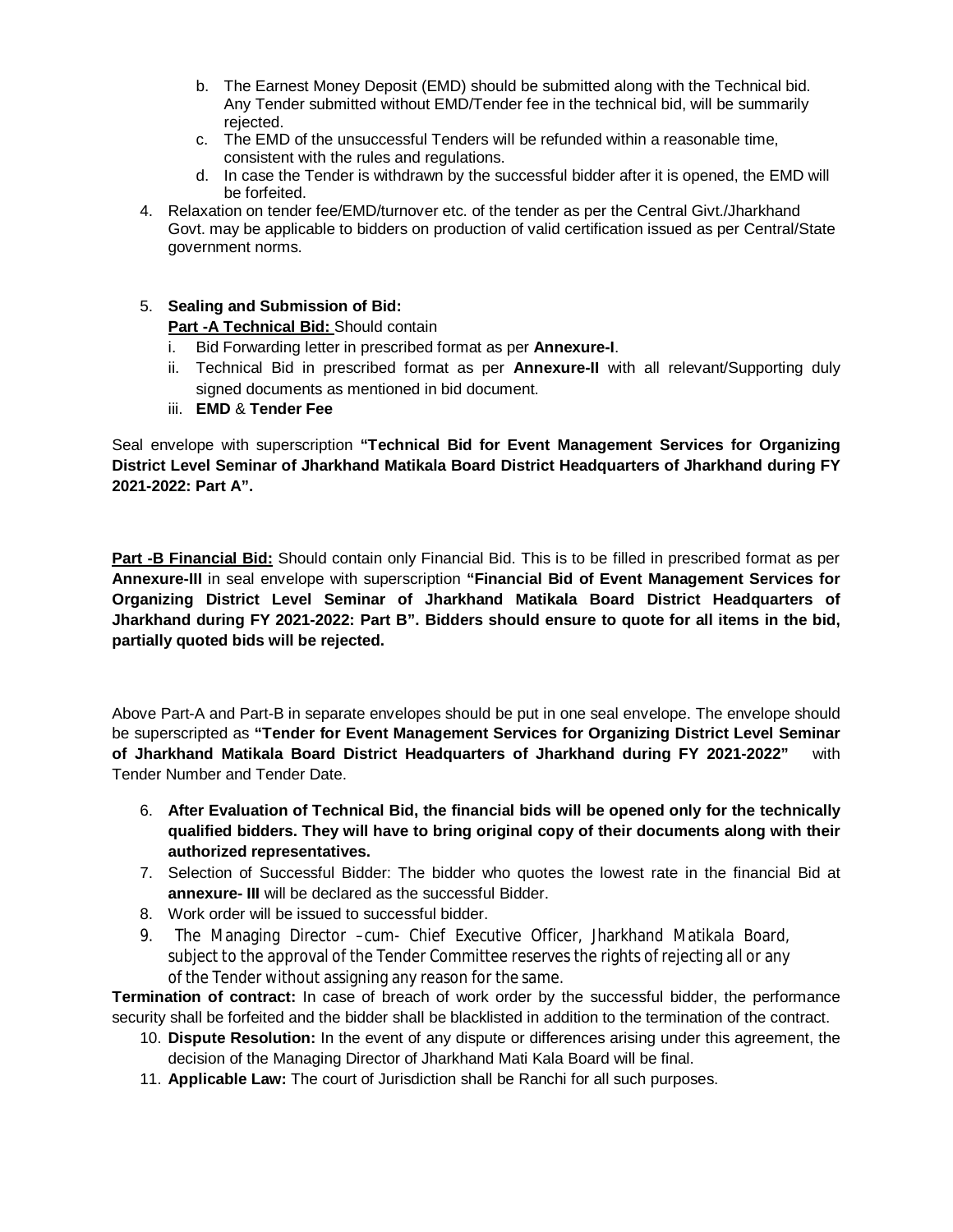## **ANNEXURE-I BID FORWARDING LETTER**

(ON the Letterhead of the Bidder)

**Tender No:** 

From,

……………………………………………………………….

……………………………………………………………….

……………………………………………………………….

To Managing Director Jharkhand Mati Kala Board 3<sup>rd</sup> Floor, Udyog Bhawan, DIC Campus Ratu Road, Ranchi-834001

**Sub: Submission of bid for "Tender of Event Management Services for Organizing District Level Seminar of Jharkhand Matikala Board District Headquarters of Jharkhand during FY 2021-2022"**.

Dear Sir,

With reference to the above subjected tender, I/We am/are submitting our bid for the above cited work. I/We hereby confirm and declare that I/We have carefully studied the tender document therein and undertake myself /ourselves abide by the terms and condition laid down in the tender document

The Tender Processing Fee of Rs. 1,000 /-(One thousand only) and EMD of Rs.5,000/- (Rupees Five Thousand Only) in the form Of Demand Draft in the favor of JHARKHAND MATIKALA BOARD RANCHI are enclosed herewith.

Yours faithfully,

(Signature of the Authorized Official of the bidder with seal)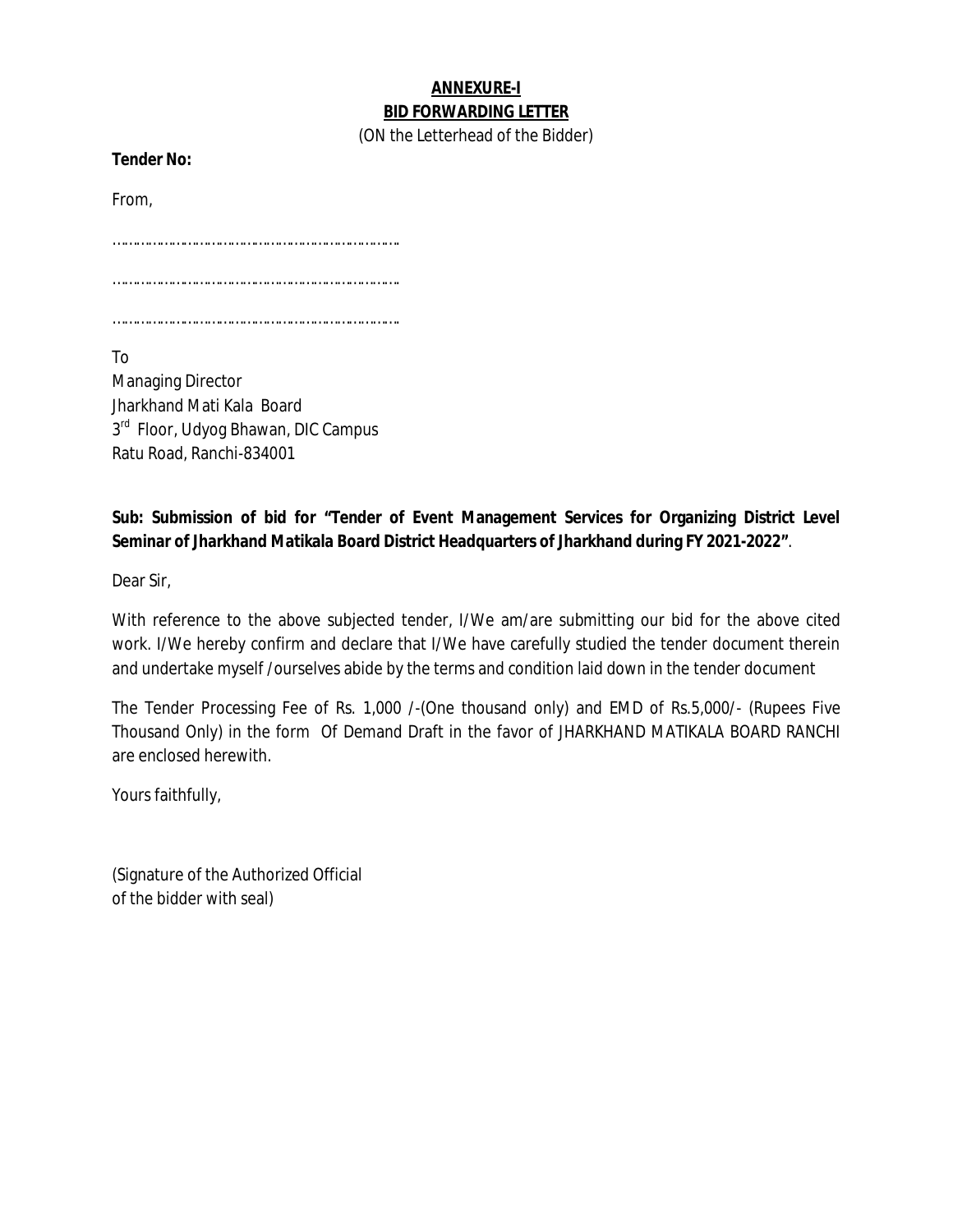# **ANNEXURE-II TECHINICAL BID**

(To be submitted in a separate sealed envelope)

**Tender No:…………………………………………………… Dt……………………………………**

## **(Self-attested photo copies of all supporting documents must be attached with the technical bid)**

| SI <sub>No.</sub> | <b>Particulars</b>                                                                       | Compliance<br>(Yes/No) | Page No. |
|-------------------|------------------------------------------------------------------------------------------|------------------------|----------|
| 1.                | Name of the Firm:                                                                        |                        |          |
| $\overline{2}$ .  | Address of Firm:                                                                         |                        |          |
|                   | Tel/Mob No:                                                                              |                        |          |
|                   | Fax No:                                                                                  |                        |          |
|                   | Email ID:                                                                                |                        |          |
|                   |                                                                                          |                        |          |
| 3.                | Type of Firm: Proprietary/Partnership /Pvt Ltd. etc.(Attach<br>proof in support of this) |                        |          |
|                   |                                                                                          |                        |          |
| 4.                | Name and Designation of Authorized person with Tel/Mob                                   |                        |          |
|                   | No., Email ID to deal with Jharkhand Mati Kala Board.                                    |                        |          |
| 5.                | Tender processing Fee of Rs.1000/- (Non-refundable)and                                   |                        |          |
|                   | EMD of Rs.5,000/- in the form of DD.                                                     |                        |          |
| 7.                | The Event Management Organizer must have successfully                                    |                        |          |
|                   | executed at least 3 Event Management Works in last 2 Years                               |                        |          |
|                   | out of which one event should be worth Rs. 20 Lakh or                                    |                        |          |
|                   | More. (Copy of Work Order be Submitted)                                                  |                        |          |
| 8.                | The bidder should have an average annual turnover of Rs                                  |                        |          |
|                   | 50.00 Lakh during financial years (2018-2019). Copy of P&L                               |                        |          |
|                   | accounts, balance Sheets duly certified by the Chartered                                 |                        |          |
|                   | Accountant along with ITRs of financial years should be                                  |                        |          |
|                   | submitted.                                                                               |                        |          |
|                   | (Proof copy must be submitted)                                                           |                        |          |
| 9.                | GST No.                                                                                  |                        |          |
|                   | (attach self-certificated copy of the same)                                              |                        |          |
| 10.               | PAN and TIN no. (Attach self-certified copy of the same                                  |                        |          |
| 12.               | The firm should not be blacklisted or barred by any dept. of                             |                        |          |
|                   | Govt., PSU Institute or Autonomous Bodies etc.(Attach self-                              |                        |          |
|                   | declaration on the letter head of bidder)                                                |                        |          |

### **Declarations:**

I/We …………………………………………………………………………………………………………………………………………….(Names of partners/proprietors ) do hereby declare that the entries made here are true to the best of my/our knowledge. I/We hereby agree to abide by all terms and conditions laid down in tender document.

Place:

Date: (Signature of bidder)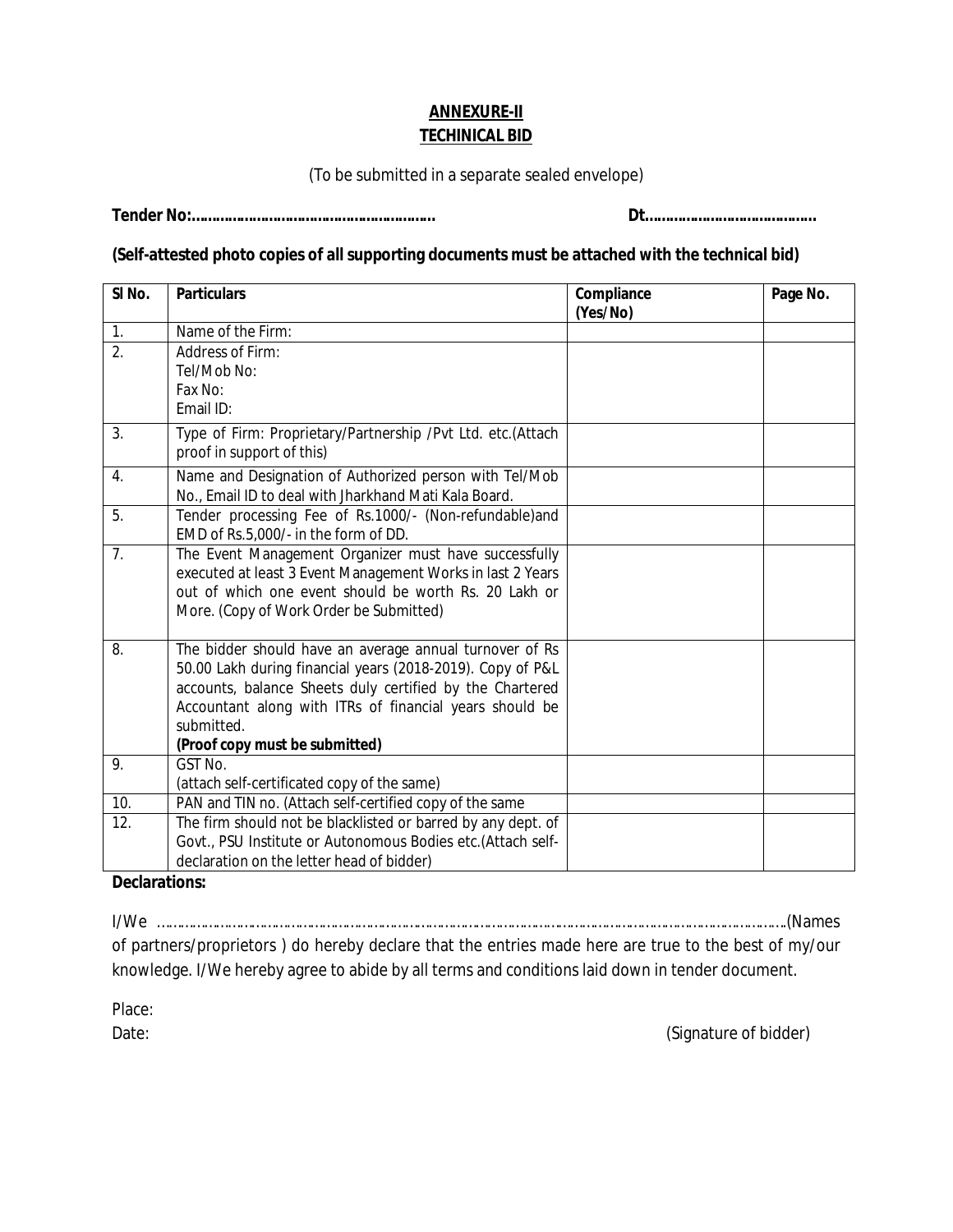# **ANNEXURE-III FINANCIAL BID**

#### (On the Letterhead of the Bidder)

From,

……………………………………………………………….

……………………………………………………………….

……………………………………………………………….

To

Managing Director -Cum-Chief Executive Officer Jharkhand Mati Kala Board 3<sup>rd</sup> Floor, Udyog Bhawan, DIC Campus Ratu Road, Ranchi-834001

Dear Sir,

# **I am submitting hereunder the following rates/quotation for providing event management services for the organizing each Seminar for Jharkhand Matikala Board of District Headquarter of Jharkhand.**

| SI<br>No.      | Head                                      | <b>Particulars</b>                                                                                                                                                                                                                                                                                                                                                                                                                                                                                                                                     | Quantity<br>Required  | <b>Rate Per Unit</b> | <b>Total</b><br>Amount<br>in Word |
|----------------|-------------------------------------------|--------------------------------------------------------------------------------------------------------------------------------------------------------------------------------------------------------------------------------------------------------------------------------------------------------------------------------------------------------------------------------------------------------------------------------------------------------------------------------------------------------------------------------------------------------|-----------------------|----------------------|-----------------------------------|
| $\mathbf{1}$   | Stage Design and<br>Venue<br>Management - | Iron Frame Flex Backdrop on<br>Flower<br>Stage,<br>Decoration,<br>Bouquets, Lighting of Lamp,<br>Light and Sound on Stage,<br>Power Point Screens, Laptop,<br>Projector, In venue iron-framed<br>Standee (10 nos. of size 6x3 ft.)<br>and banner(iron framed, 20 nos.<br>of size 10x6 ft.), 2 nos. Gate at<br>entrance, Reception Counter,<br>arrangement of Broacher,<br>Invitation Card - 100 pcs,<br>Mementos for guest (VIP)- 10<br>pcs, Felicitation Shawl(Khadi)<br>for Guest $-10$ pcs, ID<br>Card/Badges - for Staff and<br>VIPs-100 pcs. etc. | Lump-sum              |                      |                                   |
| $\overline{2}$ | In Venue                                  | Iron<br>Frame<br>Flex/Banner/Hording<br>for<br>advertisement at the district<br>$(4000$ sq. ft.)                                                                                                                                                                                                                                                                                                                                                                                                                                                       | 4000 Sq. Ft.          |                      |                                   |
| 3              | In Venue                                  | Molded (Plastic) Chair                                                                                                                                                                                                                                                                                                                                                                                                                                                                                                                                 | 1000<br>(If Required) |                      |                                   |